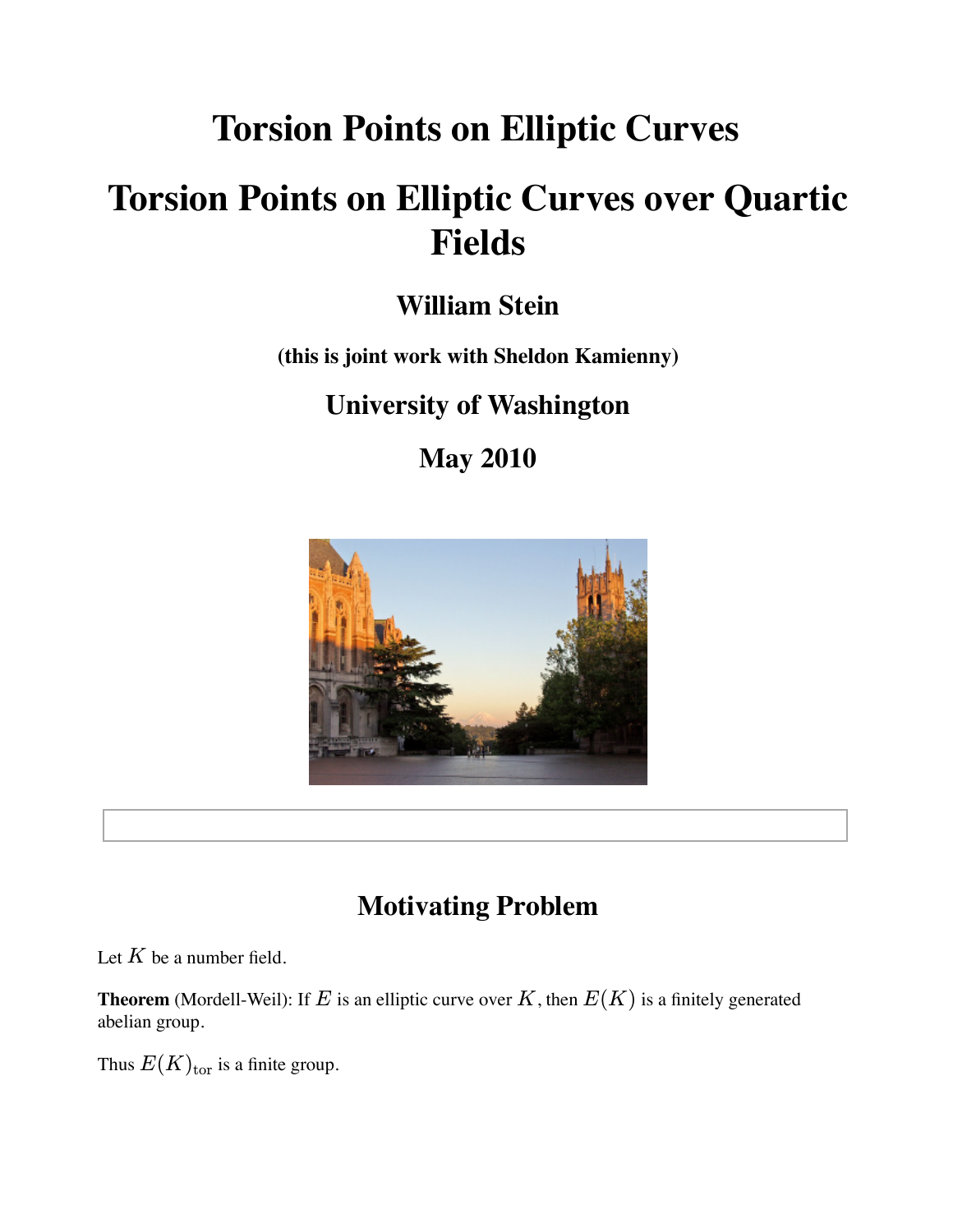**Problem:** Which finite abelian groups  $E(K)_{\mathrm{tor}}$  occur, as we vary over all elliptic curves  $E/K$ ?

 ${\bf Observation:} \ E(K)_{\rm tor}$  is a finite subgroup of  ${\bf C}/\Lambda,$  so  $E(K)_{\rm tor}$  is cyclic or a product of two cyclic groups.

### **An Old Conjecture**

**Conjecture** (Levi around 1908; re-made by Ogg in 1960s):

When  $K = \mathbf{Q}$ , the groups  $E(\mathbf{Q})_{\text{tor}}$ , as we vary over all  $E/\mathbf{Q}$ , are the following 15 groups:

 ${\bf Z}/m{\bf Z} \hspace{1.5cm}$  for  $m\leq 10$  or  $m=12$ 

 $\mathbf{Z}/2\mathbf{Z})\times \mathbf{(Z}/2v\mathbf{Z}) \quad \text{for } v\leq 4.$ 

#### **Note:**

- This is really a conjecture about **rational points on** certain **curves of** (possibly) **higher genus** 1. (title of Michael Stoll's talk today)...
- 2. Or, it's a conjecture in **arithmetic dynamics** about **periodic points**.

### **Modular Curves**

The modular curves  $Y_0(N)$  and  $Y_1(N)$ :

Let  $Y_0(N)$  be the affine **modular curve** over  $\mathbf Q$  whose points parameterize isomorphism classes of pairs  $(E, C)$ , where  $C \subset E$  is a *cyclic subgroup* of order  $N$ .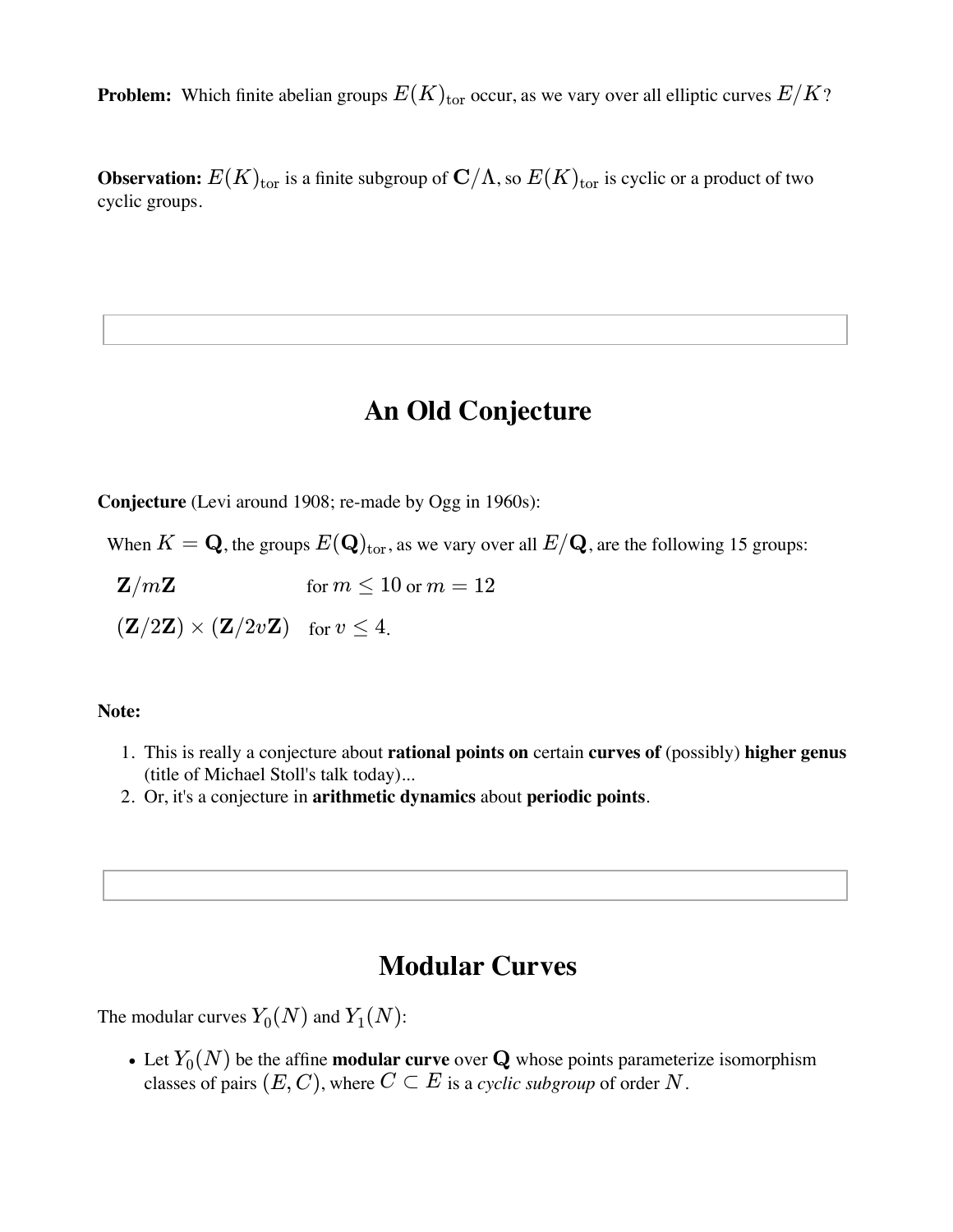Let  $Y_1(N)$  be ... of pairs  $(E, P)$ , where  $P \in E(\mathbf{Q})$  is a *point* of order  $N$ .

Let  $X_0(N)$  and  $X_1(N)$  be the compactifications of the above affine curves.

**Observation**: There is an elliptic curve  $E/K$  with  $p \mid \#E(K)$  if and only if  $Y_1(p)(K)$  is nonempty.

Also,  $Y_0(N)$  is a quotient of  $Y_1(N)$ , so if  $Y_0(N)(K)$  is empty, then so is  $Y_0(N)$ .

### **Mazur's Theorem (1970s)**

 ${\bf Theorem}$  (Mazur) If  $p\mid \#E({\bf Q})_{\rm tor}$  for some elliptic curve  $E/{\bf Q}$ , then  $p\leq 13$ .

Combined with previous work of Kubert and Ogg, one sees that Mazur's theorem implies Levi's conjecture, i.e., a complete classification of the finite groups  $E(\mathbf{Q})_{\mathrm{tor}}.$ 

Here are representative curves by the way (there are infinitely many for each  $j$ -invariant):

```
for ainvs in ([0,-2], [0,8], [0,4], [4,0], [0,-1,-1,0,0], [0,1],[1, -1, 1, -3, 3], [7, 0, 0, 16, 0], [1, -1, 1, -14, 29],[1,0,0,-45,81], [1, -1, 1, -122, 1721], [-4, 0],
          [1,-5,-5,0,0], [5,-3,-6,0,0], [17,-60,-120,0,0] ):
      E = EllipticCurve(ainvs)
     view((E.torsion subgroup().invariants(), E))
    (|, y^2 = x^3 - 2(\overline{[2]}, y^2 = x^3 + 8)([3], y^2 = x^3 + 4)([4], y^2 = x^3 + 4x)(\left[5\right], y^2 - y = x^3 - x^2)(\overline{6}, \overline{y^2} = x^3 + 1)(\overline{7}, \overline{y^2 + xy + y} = x^3 - x^2 - 3x + 3)([8], y^2 + 7xy = x^3 + 16x)([9], y^2 + xy + y = x^3 - x^2 - 14x + 29)([10], y^2 + xy = x^3 - 45x + 81)([12], y^2 + xy + y = x^3 - x^2 - 122x + 1721)([2, 2], y^2 = x^3 - 4x)([4,2], y^2 + xy - 5y = x^3 - 5x^2((6, 2), y^2 + 5xy - 6y = x^3 - 3x^2)(\sqrt{8}, 2) \cdot y^2 + 17xy - 120y = x^3 - 60x^2
```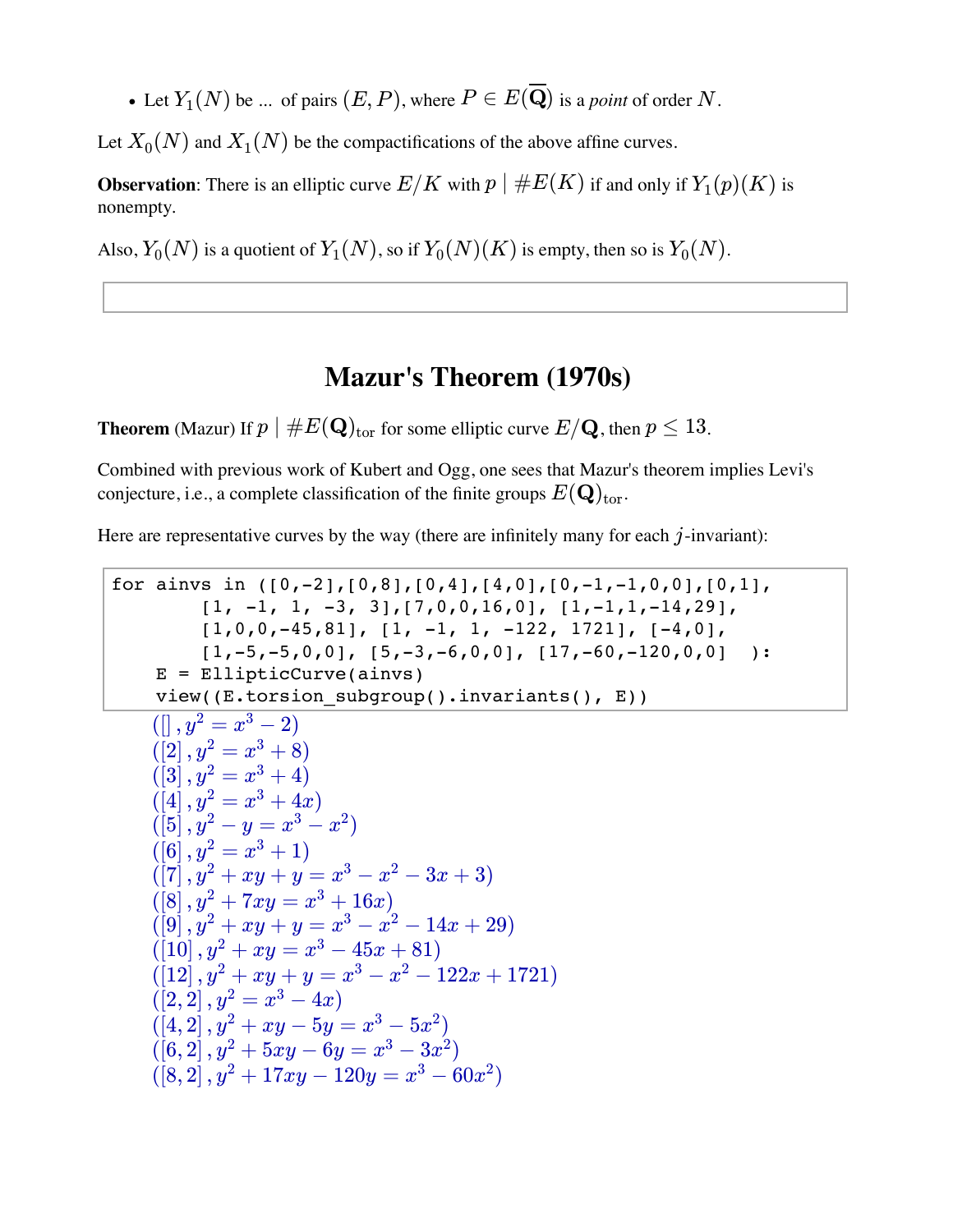## **Mazur's Method**

 ${\bf Theorem}$  (Mazur) If  $p\mid \#E({\bf Q})_{\rm tor}$  for some elliptic curve  $E/{\bf Q}$  , then  $p\leq 13$  .

Basic idea of the proof:

- 1. Find a <u>rank zero quotient</u>  $A$  of  $J_0(p)$  such that...
- 2. ... the induced map  $f: X_0(p) \to A$  is a <u>formal immersion</u> at infinity (this means that the induced map on complete local rings is surjective, or equivalently, that the induced map on cotangent spaces is surjective).
- 3. Then consider the *point*  $x \in Y_0(p)$  corresponding to a pair  $(E, \langle P \rangle)$ , where P has order p.
- 4. If E has *potentially good reduction* at 3, get contradiction by injecting p-torsion mod 3 since  $p > 13$ , so E has multiplicative reduction, hence we may assume x reduces to the cusp  $\infty$ .
- 5. The image of x in  $A(\mathbf{Q})$  is thus in the kernel of the reduction map mod 3. But this *kernel of reduction is a formal group*, hence torsion free. But  $A(\mathbf{Q}) = A(\mathbf{Q})_{\mathrm{tor}}$  is finite, so image of  $x$  is 0.
- 6. *Use that f is a formal immersion* at infinity along with step 5, to show that  $x = \infty$ , which is a contradiction since  $x \in Y_0(p)$ .

Mazur uses for  $A$  the *Eisenstein quotient* of  $J_0(p)$  because he is able to prove -- way back in the 1970s! -- that this quotient has rank  $0$  by doing a  $p$ -descent. This is long before much was known toward the BSD conjecture. More recently one can:

- **Merel 1995**: use the *winding quotient* of  $J_0(p)$ , which is the maximal *analytic* rank  $0$ quotient. This makes the arguments easier, and we know by Kolyvagin-Logachev et al. or by Kato that the winding quotient has rank 0.
- **Parent 1999**: use the winding quotient of  $J_1(p)$ , which leads to a similar argument as above. This quotient has rank 0 by Kato's theorem.

/

## **Kamienny-Mazur**

A prime  $p$  is a **torsion prime for degree**  $d$  if there is a number field  $K$  of degree  $d$  and an elliptic curve  $E/K$  such that  $p \mid \#E(K)_{\text{tor}}$ .

Let  $S(d) = \{\text{torsion primes for degree } \leq d\}$ . For example,  $S(1) = \{2, 3, 5, 7\}$ .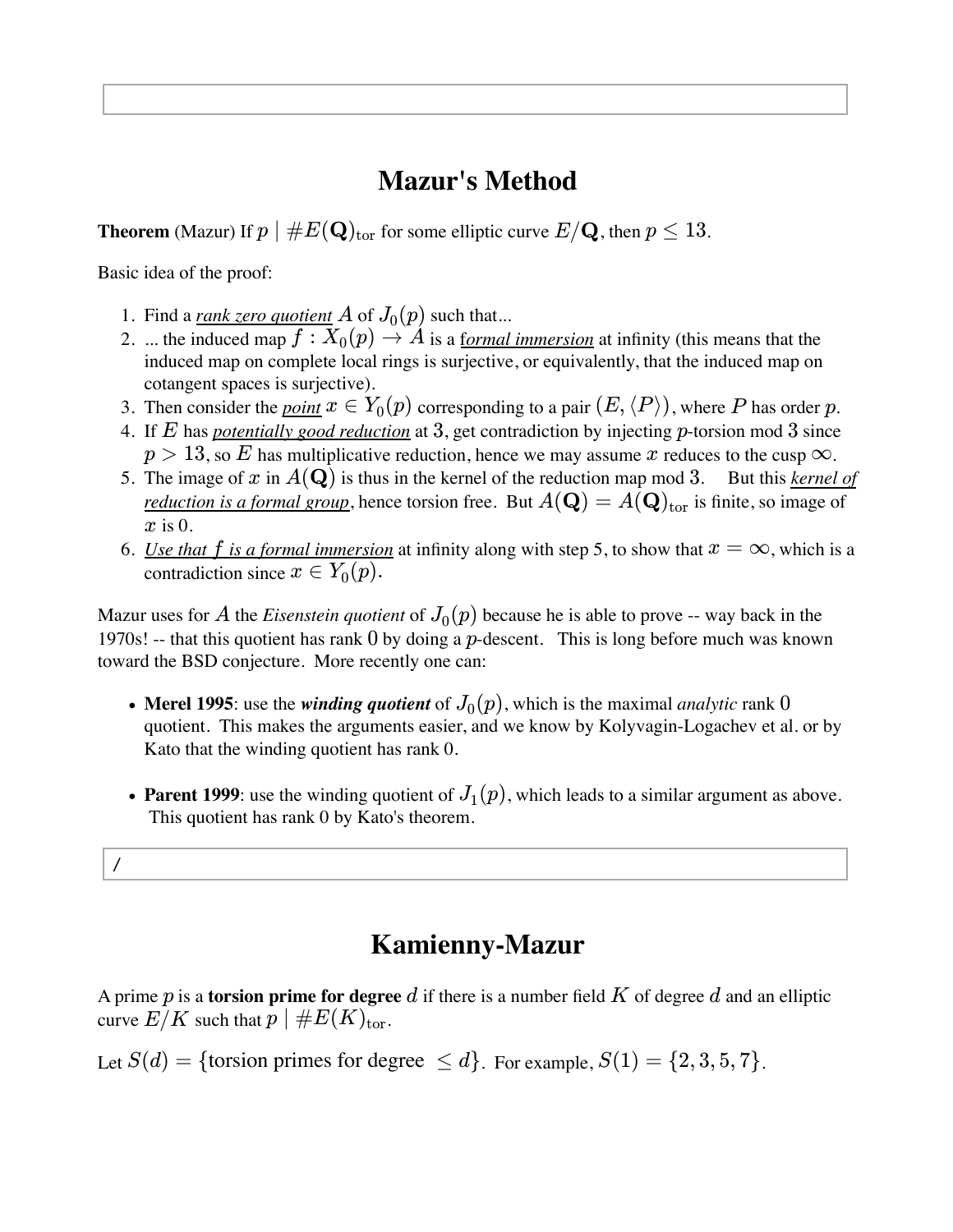Finding all possible torsion structure over all fields of degree  $\leq d$  *often involves* determining  $S(d)$ , then doing some additional work (which we won't go into). E.g.,

**Theorem** (Frey, Faltings): If  $S(d)$  is finite, then the set of groups  $E(K)_{\mathrm{tor}},$  as  $E$  varies over all elliptic curves over all number fields  $K$  of degree  $\leq d$ , is finite.

**Kamienny and Mazur:** Replace  $X_0(p)$  by the *symmetric power*  $X_0(p)^{(d)}$  and gave an explicit criterion in terms of independence of Hecke operators for  $f_d: X_0(p)^{(d)} \to J_0(p)$  to be a formal immersion at  $(\infty, \infty, \ldots, \infty)$ . A point  $y \in X_0(p)(K)$ , where K has degree d, then defines a point  $\tilde{y} \in X_0(p)^{(d)}(\mathbf{Q})$ , etc.

#### **Theorem (Kamienny and Mazur):**

- $S(2) = \{2, 3, 5, 7, 11, 13\},\$
- $S(d)$  is finite for  $d \leq 8$ ,
- $S(d)$  has density 0 for all  $d.$

 ${\bf Corollary~(Uniform~Boundedness)}$ : There is a fixed constant  $B$  such that if  $E/K$  is an elliptic curve over a number field of degree  $\leq 8$  , then  $\#E(K)_{\mathrm{tor}}\leq B$  .

(Very surprising!)

### **Torsion Structures over Quadratic Fields**

**Theorem** (Kenku, Momose, Kamienny, Mazur): The complete list of subgroups that appear over quadratic fields is:

```
 Z/mZ for m<=16 or m=18
(Z/2Z) x (Z/2vZ) for v \le 6.
 (Z/3Z) x (Z/3vZ) for v=1,2
 (Z/4Z) x (Z/4vZ)
```
and each occurs for infinitely many  $j$ -invariants.

## What is  $S(d)$ ?

Kamienny, Mazur: "We expect that  $max(S(3)) \leq 19$ , but it would simply be too embarrassing to parade the actual astronomical finite bound that our proof gives."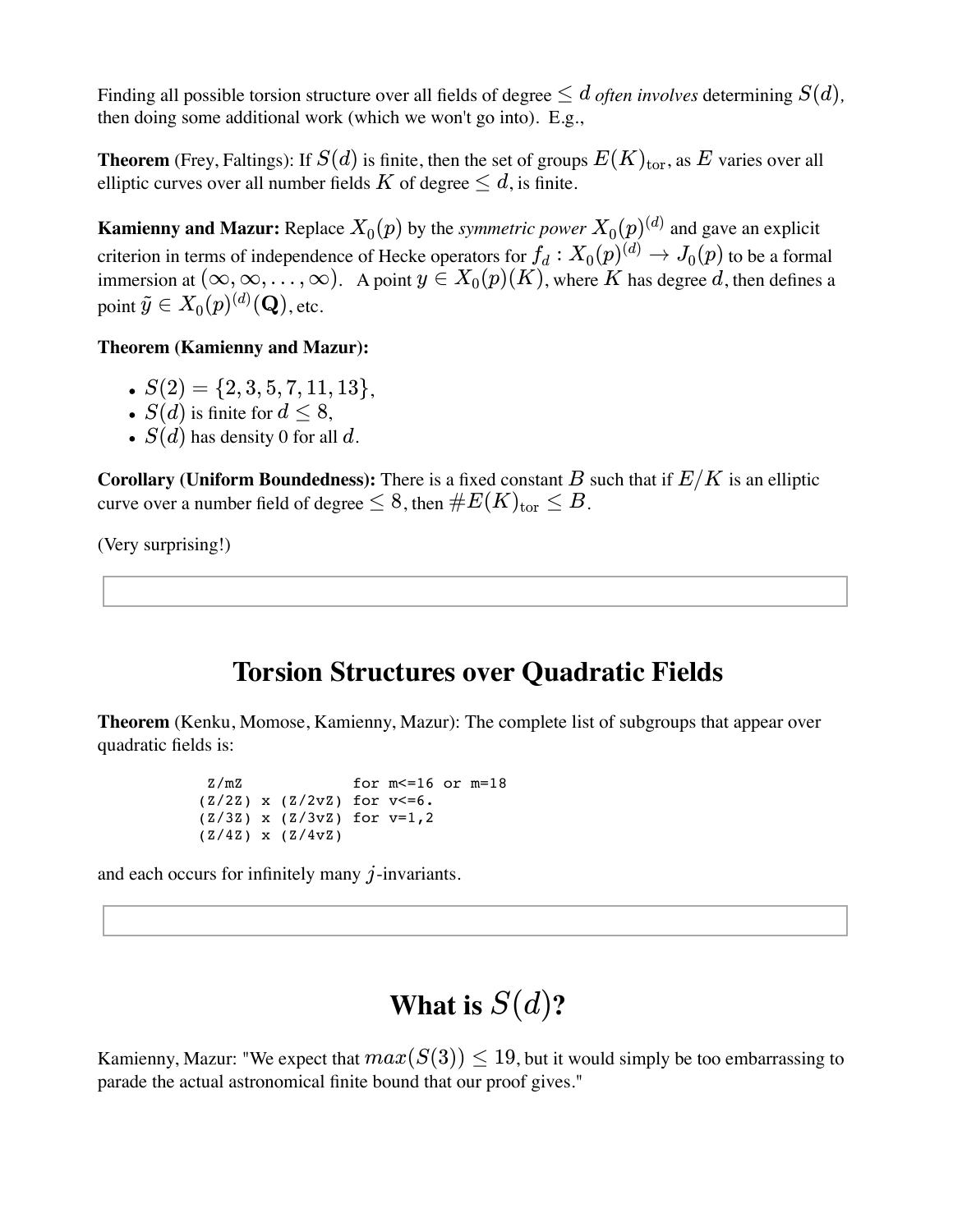But soon, Merel in a *tour de force,* proves (by using the winding quotient and a deep modular symbols argument about independence of Hecke operators):

 $\bf Theorem$  (Merel, 1996):  $\max(S(d)) < d^{3d^2}$ , for  $d \geq 2$ .

thus proving the full Universal Boundedness Conjecture, which is a huge result.

Shortly thereafter Oesterle modifies Merel's argument to get a much better upper bound:

```
\textbf{Theorem (Oesterle):} \max(S(d)) < (3^{d/2}+1)^2.
```

```
for d in [1..10]:
   print '%2s%10s %s'%(d, floor((3^{(d/2)+1)^2), d^(3*d^2))
    1 7 1
    2 16 4096<br>3 38 7625!
              3 38 7625597484987
     4 100 79228162514264337593543950336
     5 275 
   26469779601696885595885078146238811314105987548828125
     6 784 
   109732441312869509501449851976294844429931517040974256952168836
   69310779664367616
     7 2281 
   169594546175636826980540058407921025216322438767327712321503417
   856731878591823809299439924812705151100914349041188035543
     8 6724 
   247330401473104534060502521019647190035131349101211839914063056
   722510653186717031640106124304498959767142601613933935136503430
   09967546155101893167916606772148699136
     9 19964 
   760203375682968817953561210192734243479800622291334588209667171
   264508475583856383991330446400098575131267909961063416584827367
   692522663416083613709397190583473914100243037919870652143046001
   7236044960360057945209303129
   10 59536 
   10000000000000000000000000000000000000000000000000000000000000000000\
   00000000000000000000000000000000000000000000000000000000000000000000\
   00000000000000000000000000000000000000000000000000000000000000000000\
   00000000000000000000000000000000000000000000000000000000000000000000\
   00000000000000000000000000000
```
## **Parent's Method: Nailing Down S(3)**

By Oesterle, we know that  $\max(S(3)) \leq 37$ .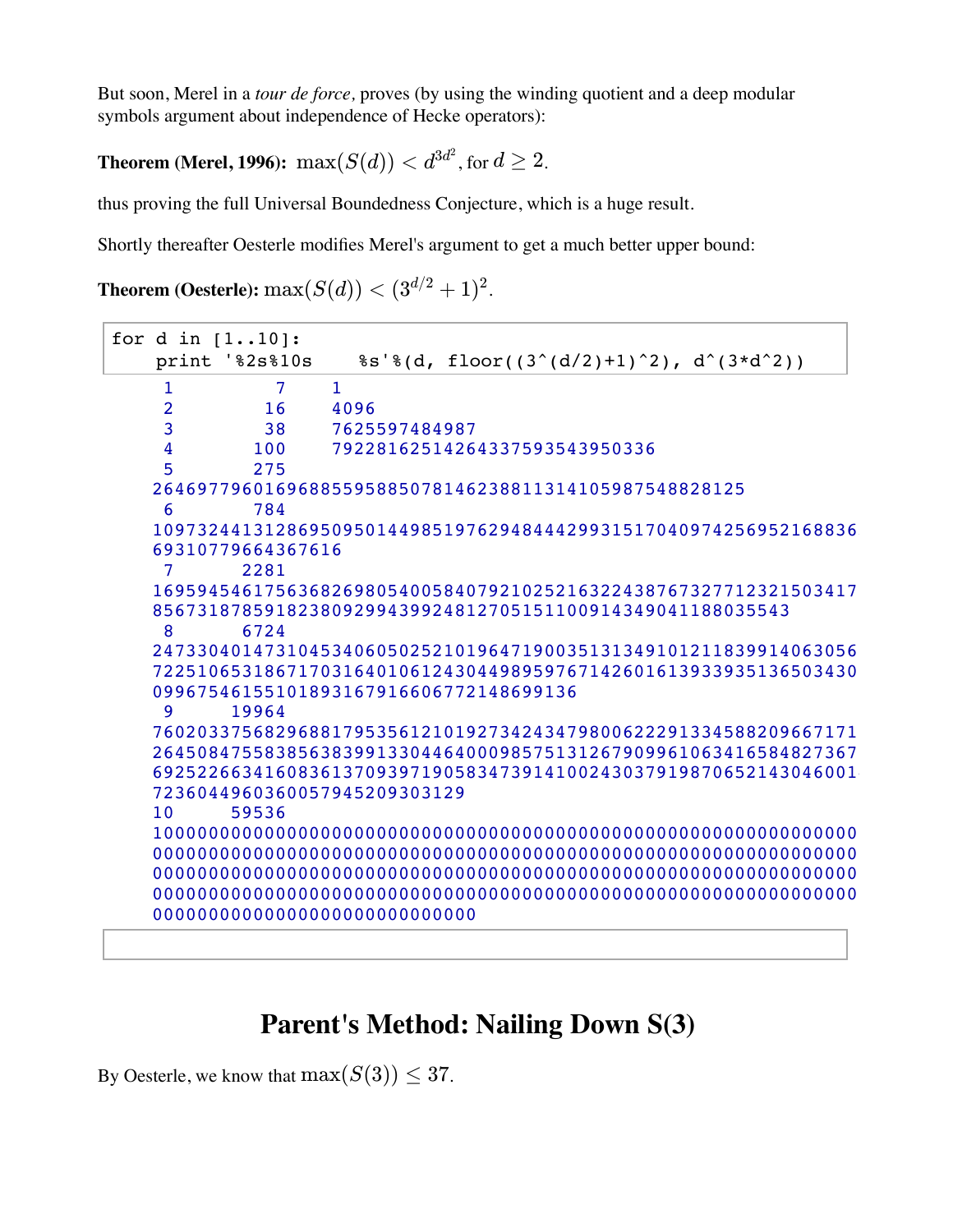In 1999, Parent made Kamienny's method applied to  $J_1(p)$  explicit and computable, and used this to bound  $S(3)$  explicitly, showing that  $\max(S(3)) \leq 17$ . This makes crucial use of Kato's theorem toward the Birch and Swinnerton-Dyer conjecture!

In subsequent work, Parent rules out  $17$  finally giving the answer:

$$
S(3) = \{2,3,5,7,11,13\}
$$

The list of groups  $E(K)_{\rm tor}$  that occur for  $K$  cubic is still *unknown*. However, using the notion of *trigonality* of modular curves (having a degree 3 map to  $P^1$ ), Jeon, Kim, and Schweizer showed that the groups that appear for infinitely many  $j$ -invariants are:

z/mz for m <= 16, 18, 20 Z/2Z x Z/2vZ for v<=7

### **What about Degree 4?**

By Oesterle, we know that  $\max(S(4)) \leq 97$ .

Recently, Jeon, Kim, and Park (2006), again used gonality (and big computations with Singular), to show that the groups that appear for infinitely many  $j$ -invariants for curves over quartic fields are:

```
z/mz for m < = 18, or m = 20, m = 21, m = 22, m = 24 Z/2Z x Z/2vZ for v<=9
 Z/3Z x Z/3vZ for v<=3
 Z/4Z x Z/4vZ for v<=2
 Z/5Z x Z/5Z 
 Z/6Z x Z/6Z
```
 $Q$ uestion (Kamienny to me): Is  $S(4) = \{2,3,5,7,11,13,17\}$ ?

## ${\bf Explicit}$  Kamienny-Parent for  $d=4$

To attack the above unsolved problem about  $S(4)$ , we made Parent's (1999) approach very explicit in case  $d = 4$  and  $\ell = 2$  (he gives a general criterion for any  $d$ ...). One arrives that the following (where  $t$  is a certain explicitly computed element of the Hecke algebra):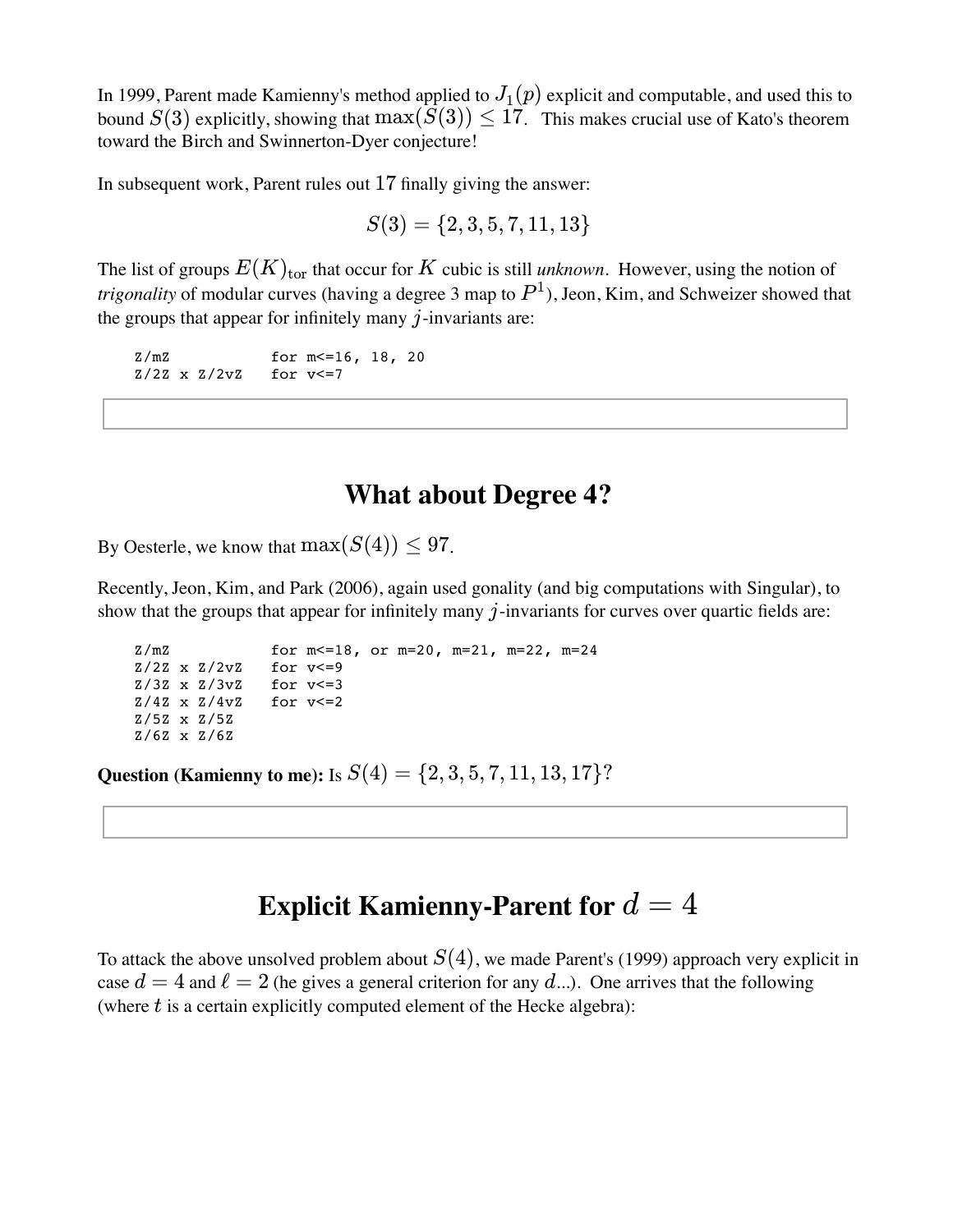**Proposition 3.3.** Let  $p > 25$  be a prime and consider Hecke operators  $T_n$  in the Hecke algebra  $\mathbb{T} = \mathbb{T}_{\Gamma_1(p)} \otimes \mathbb{F}_2$  associated to  $S_2(\Gamma_1(p); \mathbb{F}_2)$ . Consider the following sequences of 4 elements of the Hecke algebra mod 2:

- 1. Partition  $\lambda = \lambda$ :  $(t, tT_2, tT_3, tT_4)$
- 2. Partition  $4=1+3$ :  $(t, t\langle d \rangle, t\langle d \rangle T_2, t\langle d \rangle T_3)$ , for  $1 < d < p/2$ .
- 3. Partition  $4=2+2$ :  $(t, tT_2, t\langle d \rangle, t\langle d \rangle T_2)$ , for  $1 < d < p/2$ .
- 4. Partition  $4=1+1+2$ :  $(t, t\langle d_1 \rangle, t\langle d_2 \rangle, t\langle d_2 \rangle T_2)$ , for  $1 < d_1 \neq d_2 < p/2$ .
- 5. Partition  $4=1+1+1+1$ :  $(t, t\langle d_1 \rangle, t\langle d_2 \rangle, t\langle d_3 \rangle)$ , for  $1 < d_1 \neq d_2 \neq d_3 < p/2$ .

If the entries in every single one of these sequences (for all choices of  $d_i$ ) are linearly independent then there is no elliptic curve over a degree 4 number field with a rational point of order p.

#### NOTES:

- This looks pretty crazy, but this is *really just a way of expressing the condition that a certain* 1. *map is a formal immersion*.
- 2. As  $p$  gets large, there are a LOT of 4-tuples of elements of the Hecke algebra to test for independence mod 2.
- 3. Here is code that implements this algorithm: code.sage

### **Running the Algorithm**

After a few *days* we find that the criterion is **not satisfied** for  $p=29, 31$  , but it is for  $37 \le p \le 97$ .

Conclusion:

## **Theorem (Kamienny, Stein):**  $\max(S(4)) \leq 31$ .

It's unclear to me, but Kamienny seems to also have a proof that rules out  $29, 31$ , which would nearly answer the big question for degree  $4$ .